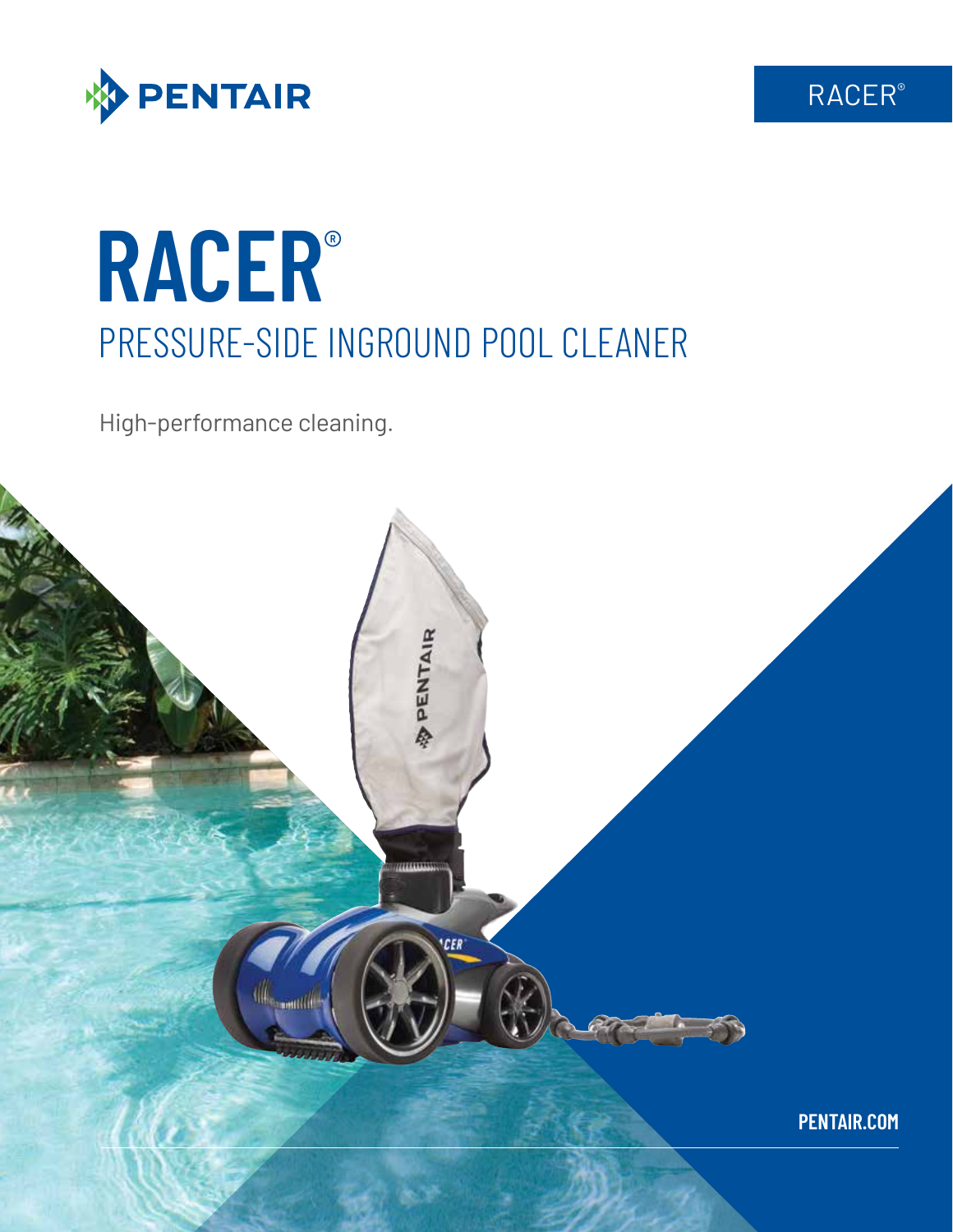

# THE CLEANER THAT PUSHES THE LIMITS OF PERFORMANCE AND DESIGN.

The Racer® Pressure-Side Inground Pool Cleaner puts cleaning into high gear with its sleek styling and aggressive pursuit of dirt and debris. Its sporty and technologically advanced design earns the Racer cleaner the checkered flag—by cleaning in both forward and reverse modes, it can cover an entire pool faster.

Operating the Racer cleaner is quick and simple too just attach to your dedicated pressure line and watch it go to work.

**RACER** 

**MALLER CONTROL** 

**A PENTAIR** 

NIGHT CRUIZE® LED LIGHT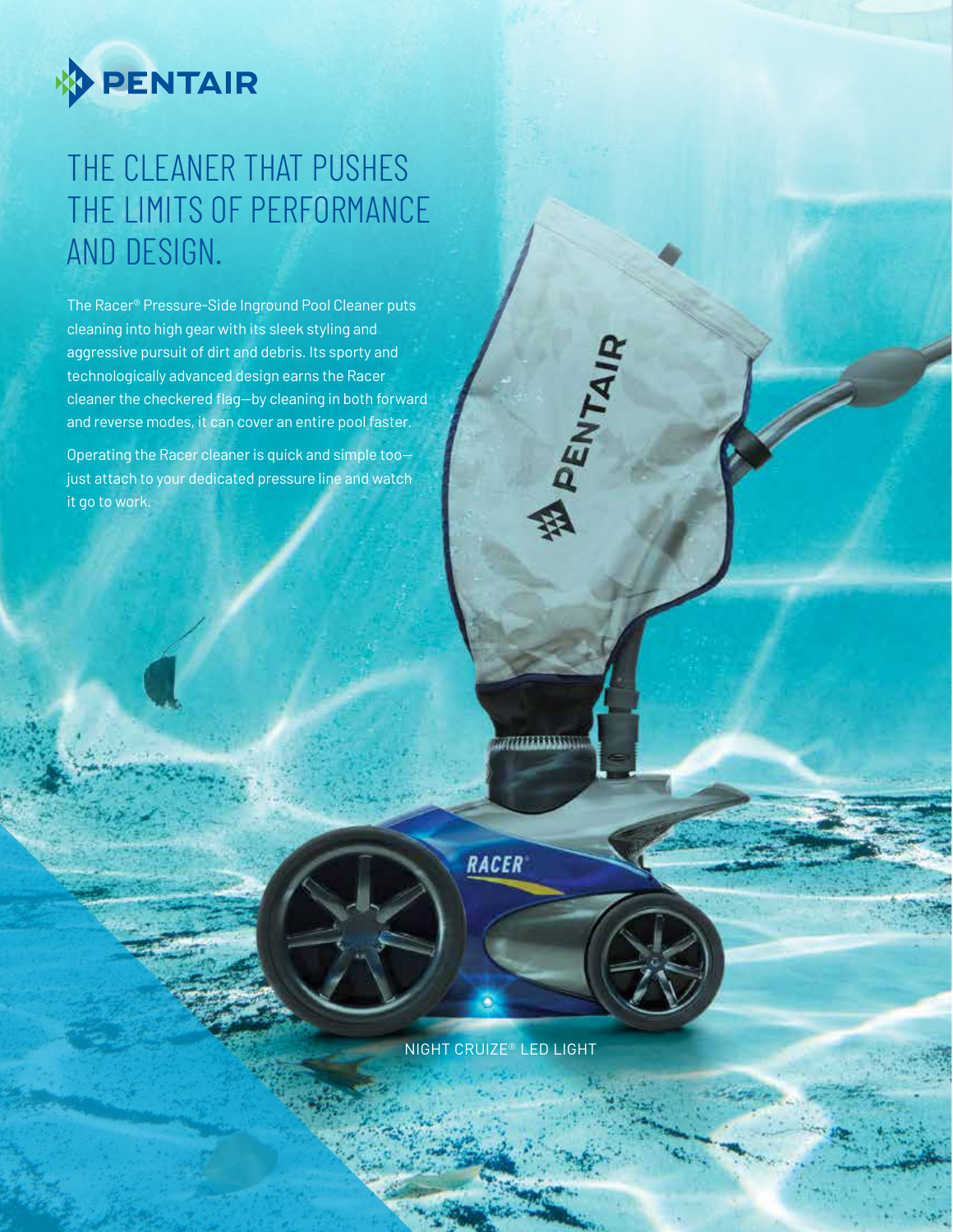### **A PROFESSIONAL-GRADE CLEAN WITHOUT THE HASSLE**

The Racer cleaner delivers high-performance cleaning that dominates the competition. No other cleaner features four venturis for the most powerful cleaning ever. The Racer cleaner delivers nearly one-third more cleaning power than other pressure-side cleaners and a 40% larger vacuum intake to tackle debris of all shapes and sizes with ease. The built-in rotating brush makes quick work of hard-to-remove debris and is great for sandy environments and new pool finishes. Its deep cleaning and speedy performance will have you spending less time cleaning and more time enjoying your pool.



**Front-rotating brush** Scrubs and scours for a deep and detailed clean.

**40% larger intake** Captures debris of all sizes.

**Forward and reverse modes** Cleans continuously for fast, uninterrupted cleaning.

**Nearly one-third more cleaning power** For maximum debris removal.

**Quick and easy to maintain** Innovative design makes servicing a cinch.

**Snap-on debris bag** Easy and secure with one-button removal.

**Built-in handle** For easy removal from pool.

**Wide tires** For steady traction.

**Four venturis** For increased cleaning power.



#### **FEATURING EXCLUSIVE NIGHT CRUIZE® LED LIGHT TECHNOLOGY**

The Racer cleaner is the first automatic pool cleaner with underwater LED lights, adding brilliant lighting to nighttime cleanings. The twin LED lights are powered by the cleaner's own water turbine—so you'll never have to worry about replacing worn-out batteries. Night Cruize LED lights add ambiance and excitement to your after-dark cleaning experience.